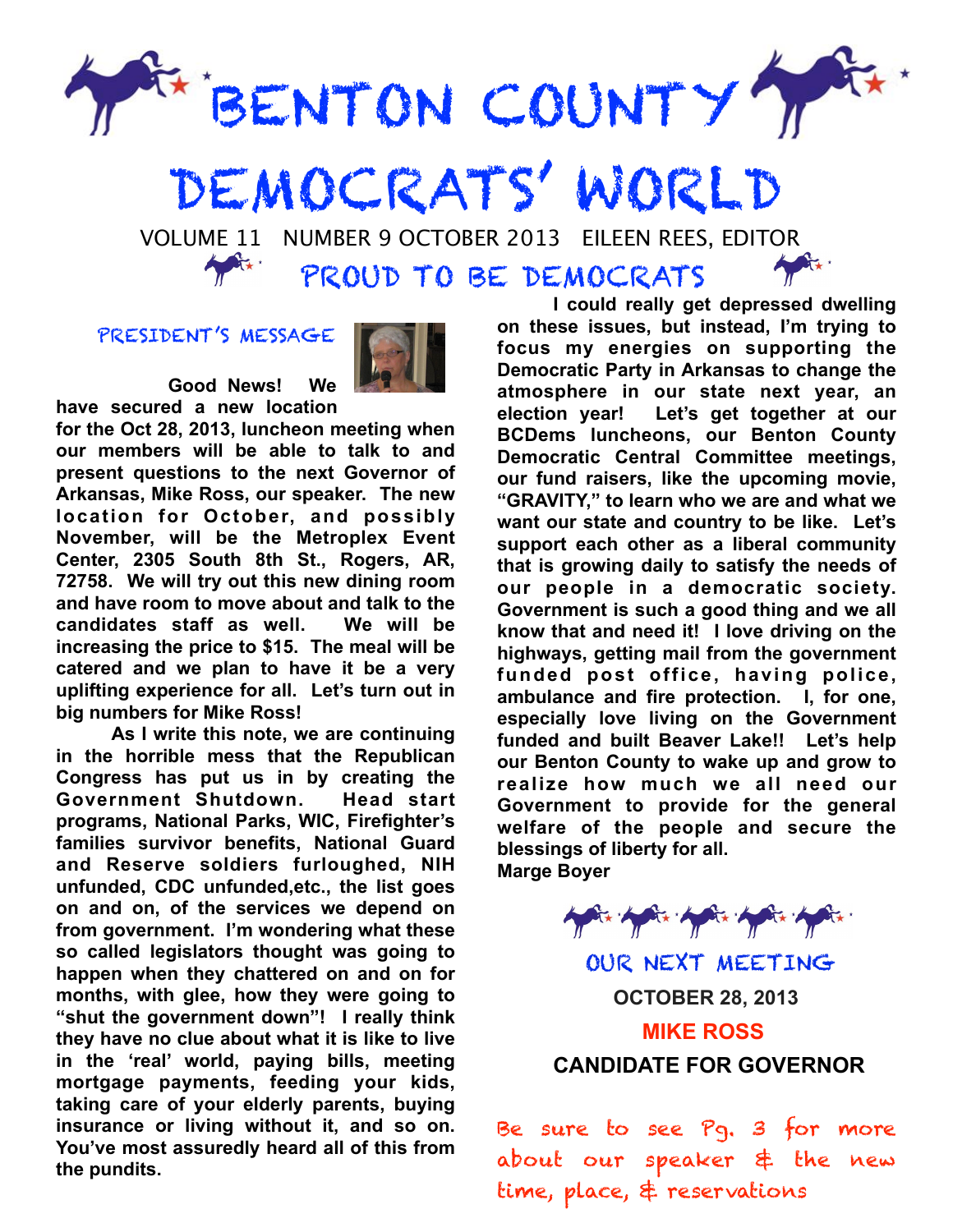BENTON COUNTY DEMOCRATS Membership Meeting Minutes SEPTEMBER 23, 2013

**The meeting was called to order by the President, Marge Boyer, and opened with the Pledge of Allegiance.** 

 **Today's speaker was David Sippel, Attorney at Law, who has worked with the Immigration Service and spoke on 'Current Immigration Policy & Proposed Reforms.'** 

 **John Brown has asked for individuals to work the polls, as well as being poll watchers because of concerns with intimidation of ethnic voters due to the required voter identification.** 

Guests: **Jane and Dave Barfield New Member: Nancy Brown** 

Election of 2014 Officers: **Grimsley Graham, Vice President and Nominating Committee Chair, presented the slate of officers for 2014: Marge Boyer, President; Grimsley Graham, Vice President; Pam Buncum, Secretary; Gaye Bland; Treasurer. Officers will be elected at the October meeting. Nominations may be made from the floor at that time. Grimsley advised that members making nominations must have in writing the nominee's agreement to serve.**

Announcements: **Food for Snack Packs: Give to Suzanne Jessup after meeting for delivery to Samaritan Center.** 

Fundraiser: **Bill Beck announced movie 'Gravity' showing October 12, 10 am, at Malco Pinnacle Theatre. Cost is \$15 for this 3-D movie. Richard added that information about movie is on Facebook page for Benton County Democrats.**

Depression Exhibit: **Suzanne Jessup urged members to take friends to see the exhibit at Crystal Bridges, 'This Land: Picturing a Changing America in the 1930's and 1940's,' an exhibit about the Depression and especially Arkansas and Missouri.** 

 **Thurman Metcalf thanked members for their help with the Little Flock Picnic, saying that Mike Ross and John Burkhalter, candidates for Governor and**  **Lt. Governor, respectively, said that it was 'postcard beautiful.' He advised attendees that Boomerang car wash tickets are available for \$12 as a fundraiser for the Benton County Central Committee. Thurman also urged those in attendance to call Senator Boozeman's office regarding the budget and health care funding.** 

 **Linda Farrell announced that the University of Arkansas is sponsoring on November 7 a lecture about mental health and a community read project, 'Crazy.' A flyer was available with details.** 

 **Bill Beck advised that Turner Classics is showing Film Odyssey at 9 pm on Monday, a history of world cinema.** 

 **Marge displayed the BCD brochure which is still being edited.** 

New Business: **Marge reported that the next meeting will likely be back at the Elks Club because of the need for a large venue to accommodate those anticipated to attend for Mike Ross' presentation on October 28.**

**Respectfully submitted,**

**Suzanne Miltich, Secretary**

 **INCOME/EXPENSE REPORT September 2013**

**Beginning Cash Balance 9/1/13**

| <b>Checking Account</b>         | \$7,556.62 |
|---------------------------------|------------|
| <b>Dedicated Democrats Fund</b> | 301.00     |
| <b>Total Cash Balance</b>       | 7,857.62   |
| Income:                         |            |
| <b>Meeting Income</b>           | 36.00      |
| <b>Membership Dues</b>          | 30.00      |
| <b>Total Income</b>             | \$66.00    |
| <b>Expenses:</b>                |            |
| <b>Meeting Expense</b>          | 100.00     |
| <b>Newsletter Expense</b>       | 59.11      |
| <b>Total Expenses</b>           | \$159.11   |
|                                 |            |

**Ending Cash Balance 9/30/13 Checking Account \$ 7,463.51 Dedicated Dem. Fund 301.00 Total Cash Balance \$ 7,764.51 Sally Ann Borkowski, Treasurer** 

**Please Remember to bring items to FEED THE HUNGRY** 

A. FA

☆ 六月